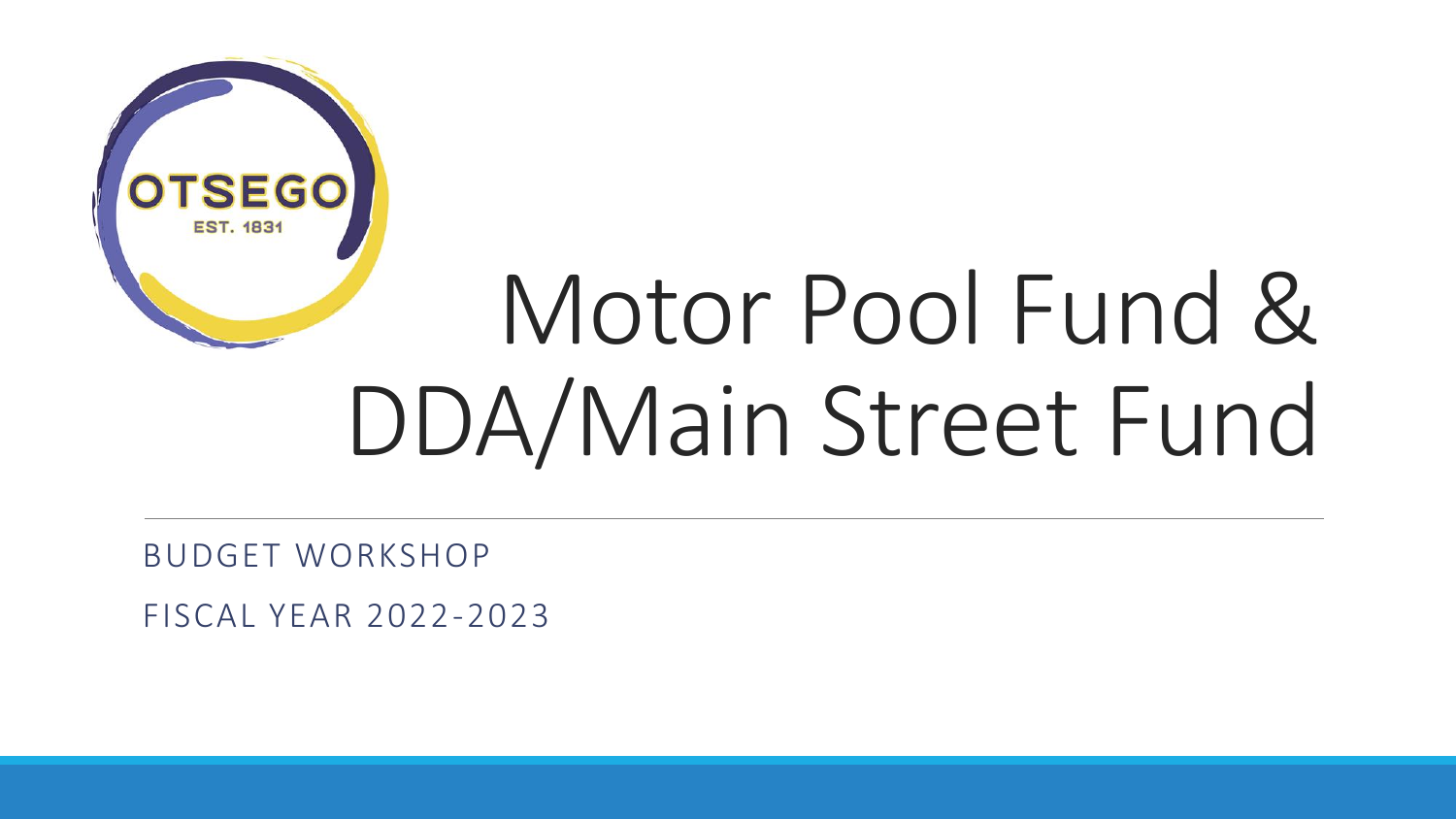**City of Otsego Budget Workshop Progress** (Out of 14 Funds)



General Fund **Major Street Fund** Local Street Fund Public Safety Fund Street & Bridge Fund Solid Waste & Recycling Fund Downtown Development Authority/Main Street Equipment Replacement Debt Service Fund Capital Projects Fund Equipment Replacement Fund Sewer Fund Water Fund DPW Motor Pool Fund Special Assessment Capital Project Fund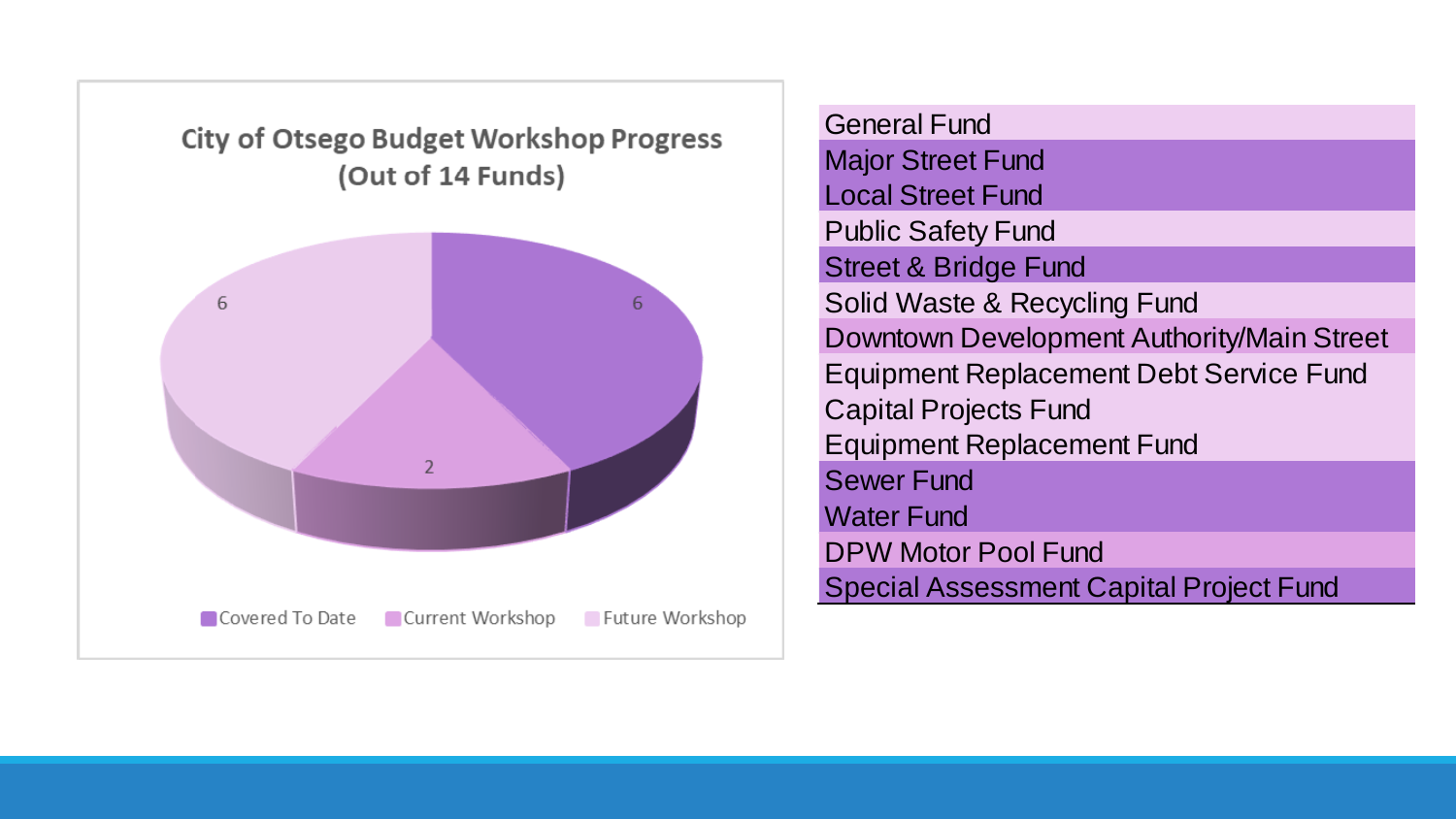# Motor Pool Fund

#### ESTIMATED REVENUES

| EQUIPMENT RENTAL                                  | \$<br>215,000 |                |          |
|---------------------------------------------------|---------------|----------------|----------|
| GAIN/LOSS ON SALE OF VEHICLES & EQUIPMENT         | \$<br>44,000  |                |          |
| <b>FUEL REIMBURSEMENT</b>                         | \$<br>20,000  |                |          |
| <b>OTHER REVENUE</b>                              | 1,000         |                |          |
| <b>TOTAL ESTIMATED REVENUES</b>                   |               | $\mathbb{S}^-$ | 280,000  |
|                                                   |               |                |          |
| APPROPRIATIONS                                    |               |                |          |
| <b>MOTOR POOL OPERATIONS</b>                      | \$<br>232,980 |                |          |
| <b>CAPITAL OUTLAY</b>                             | \$<br>265,000 |                |          |
| <b>TOTAL APPROPRIATIONS</b>                       |               | \$             | 497,980  |
|                                                   |               |                |          |
| <b>TRANSFERS IN &amp; OTHER FINANCING SOURCES</b> |               | \$             | $\theta$ |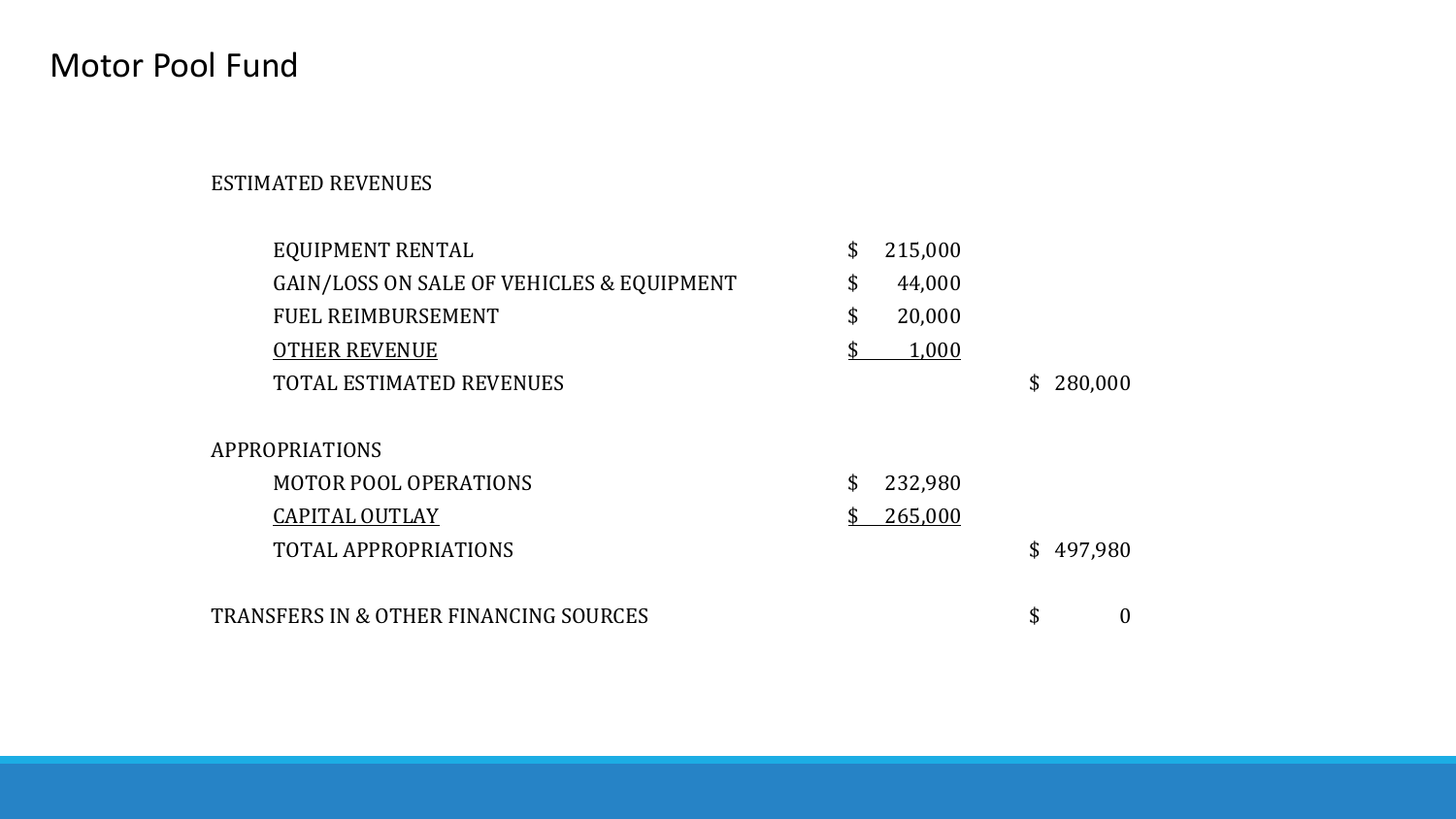### EXCESS (DEFICIENCY) OF REVENUES OVER APPROPRIATIONS (\$ 217,980)

|                             | CASH BUDGET ADJUSTMENT TO CHANGE IN NET ASSETS*<br>CAPITAL OUTLAY PURCHASES BECOME ASSET(S)<br>NET ADJUSTMENT TO CHANGE IN NET ASSETS                                    | 265,000                                                | \$265,000 |
|-----------------------------|--------------------------------------------------------------------------------------------------------------------------------------------------------------------------|--------------------------------------------------------|-----------|
| <b>CHANGE IN NET ASSETS</b> |                                                                                                                                                                          | \$                                                     | 47,020    |
|                             | PROJECTED NET ASSETS JULY 1, 2022                                                                                                                                        |                                                        | \$873,375 |
|                             | PROJECTED NET ASSETS JUNE 30, 2023                                                                                                                                       |                                                        | \$920,395 |
|                             | End of Year Net Asset Test                                                                                                                                               |                                                        |           |
|                             | <b>Budgeted Operating Costs</b><br><b>Budgeted Gross Capital Assets</b><br>Net Asset Test Amount (45 days operating + 10% Gross Assets)<br><b>Sufficient Net Assets?</b> | \$232,980<br>\$1,584,775<br>\$187,134.04<br><b>Yes</b> |           |
|                             | <b>Sufficient Cash?</b><br><b>Actual Percentage of Operating:</b><br><b>Actual Percentage of Net Assets Test:</b>                                                        | <b>Yes</b><br>153.02%<br>22.50%                        |           |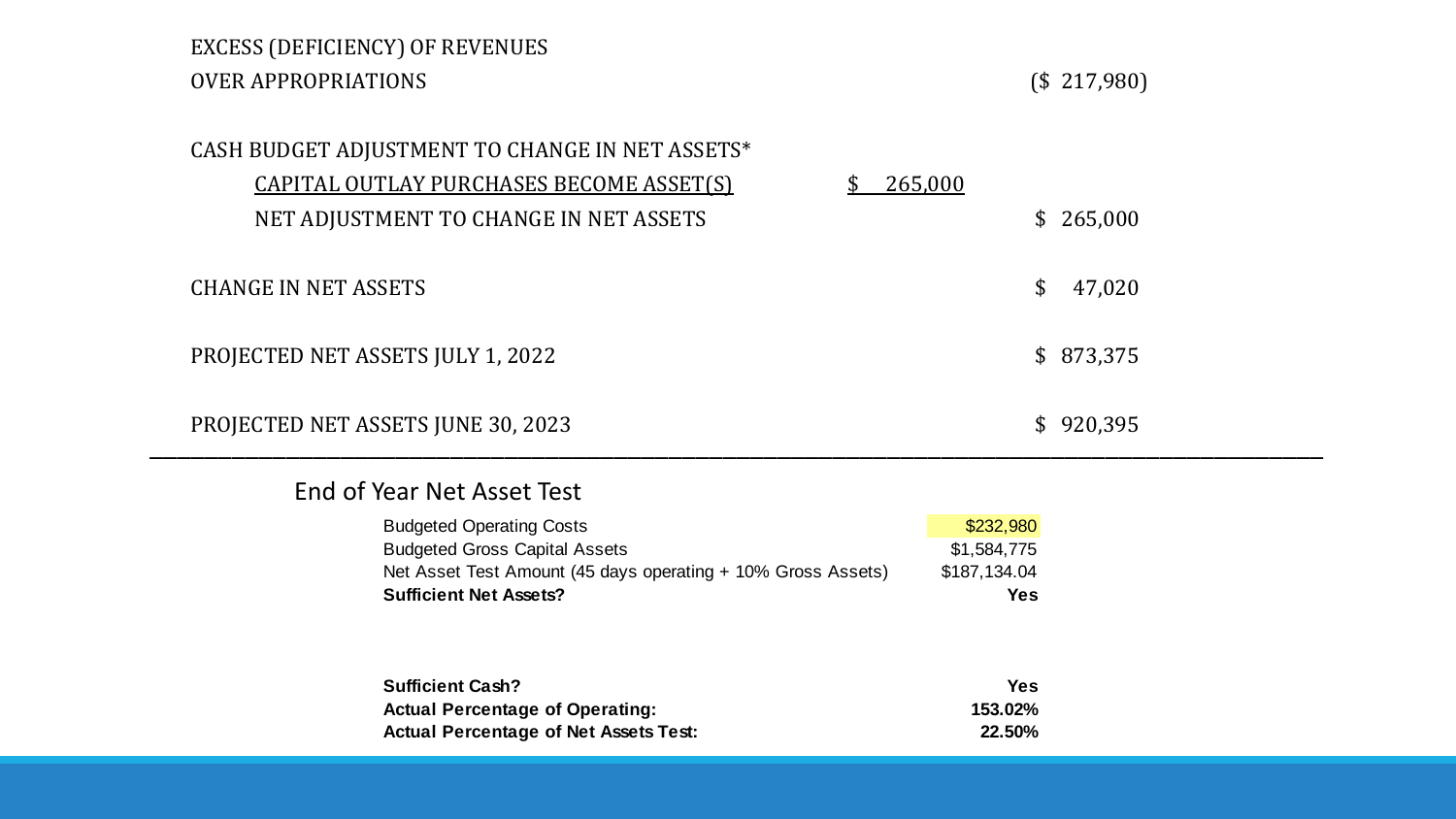#### **Motor Pool Fund 5 Year Projection**

|                       |                                   | Annual          | 2022      | 2023      | 2024      | 2025      | 2026      |           |
|-----------------------|-----------------------------------|-----------------|-----------|-----------|-----------|-----------|-----------|-----------|
| <b>Revenues</b>       |                                   | <b>Increase</b> | 2023      | 2024      | 2025      | 2026      | 2027      |           |
|                       | <b>Equipment Rental</b>           | 2%              | \$215,000 | \$219,300 | \$223,690 | \$228,160 | \$232,720 |           |
|                       | Gain on Sale of Equipment         | 0%              | \$44,000  | \$4,532   | \$21,855  | \$5,136   | \$19,809  |           |
|                       | Other Revenue                     | 2%              | \$21,000  | \$21,420  | \$21,850  | \$22,290  | \$22,740  |           |
|                       | <b>Total Revenue</b>              |                 | \$280,000 | \$245,252 | \$267,395 | \$255,586 | \$275,269 |           |
| <b>Appropriations</b> |                                   |                 |           |           |           |           |           |           |
|                       | <b>Equipment Pool Operations</b>  | 5%              | \$127,980 | \$134,380 | \$141,100 | \$148,160 | \$155,570 |           |
|                       | <b>Equipment Depreciation</b>     |                 | \$105,000 | \$131,500 | \$136,032 | \$157,887 | \$163,022 |           |
|                       | <b>Total Operating</b>            |                 | \$232,980 | \$265,880 | \$277,132 | \$306,047 | \$318,592 |           |
|                       | <b>Equipment Purchases</b>        |                 |           |           |           |           |           |           |
|                       | 12' Snow Pusher                   |                 | \$16,500  |           |           |           |           |           |
|                       | UTV (Gator) w/ cab                |                 | \$18,500  |           |           |           |           |           |
|                       | <b>End Loader</b>                 |                 | \$160,000 |           |           |           |           |           |
|                       | Water Dept Truck                  |                 | \$70,000  |           |           |           |           |           |
|                       | One Ton Dump Truck                |                 |           | \$45,320  |           |           |           |           |
|                       | Sewer Jet                         |                 |           |           | \$79,568  |           |           |           |
|                       | Loader/Backhoe                    |                 |           |           | \$58,350  |           |           |           |
|                       | Snow Plow Rehab                   |                 |           |           | \$80,628  |           |           |           |
|                       | Asphalt Hot Patcher               |                 |           |           |           | \$13,113  |           |           |
|                       | <b>Bucket Truck</b>               |                 |           |           |           | \$38,245  |           |           |
|                       | Generator to Replace 30KW         |                 |           |           |           |           | \$29,263  |           |
|                       | New Snow Plow Truck               |                 |           |           |           |           | \$168,826 |           |
|                       | <b>Total Capital Improvements</b> |                 | \$265,000 | \$45,320  | \$218,546 | \$51,358  | \$198,089 |           |
| <b>Net Assets</b>     |                                   |                 |           |           |           |           |           |           |
|                       | Beginning of Year                 |                 | \$797,775 | \$844,795 | \$824,167 | \$814,430 | \$763,969 |           |
|                       | End of Year                       |                 | \$844,795 | \$824,167 | \$814,430 | \$763,969 | \$720,645 |           |
| Cash                  |                                   |                 |           |           |           |           |           |           |
|                       | Beginning of Year                 |                 | \$469,490 | \$356,510 | \$422,062 | \$329,811 | \$385,878 | Change    |
|                       | End of Year                       |                 | \$356,510 | \$422,062 | \$329,811 | \$385,878 | \$307,488 | $-34.51%$ |
|                       |                                   |                 |           |           |           |           |           |           |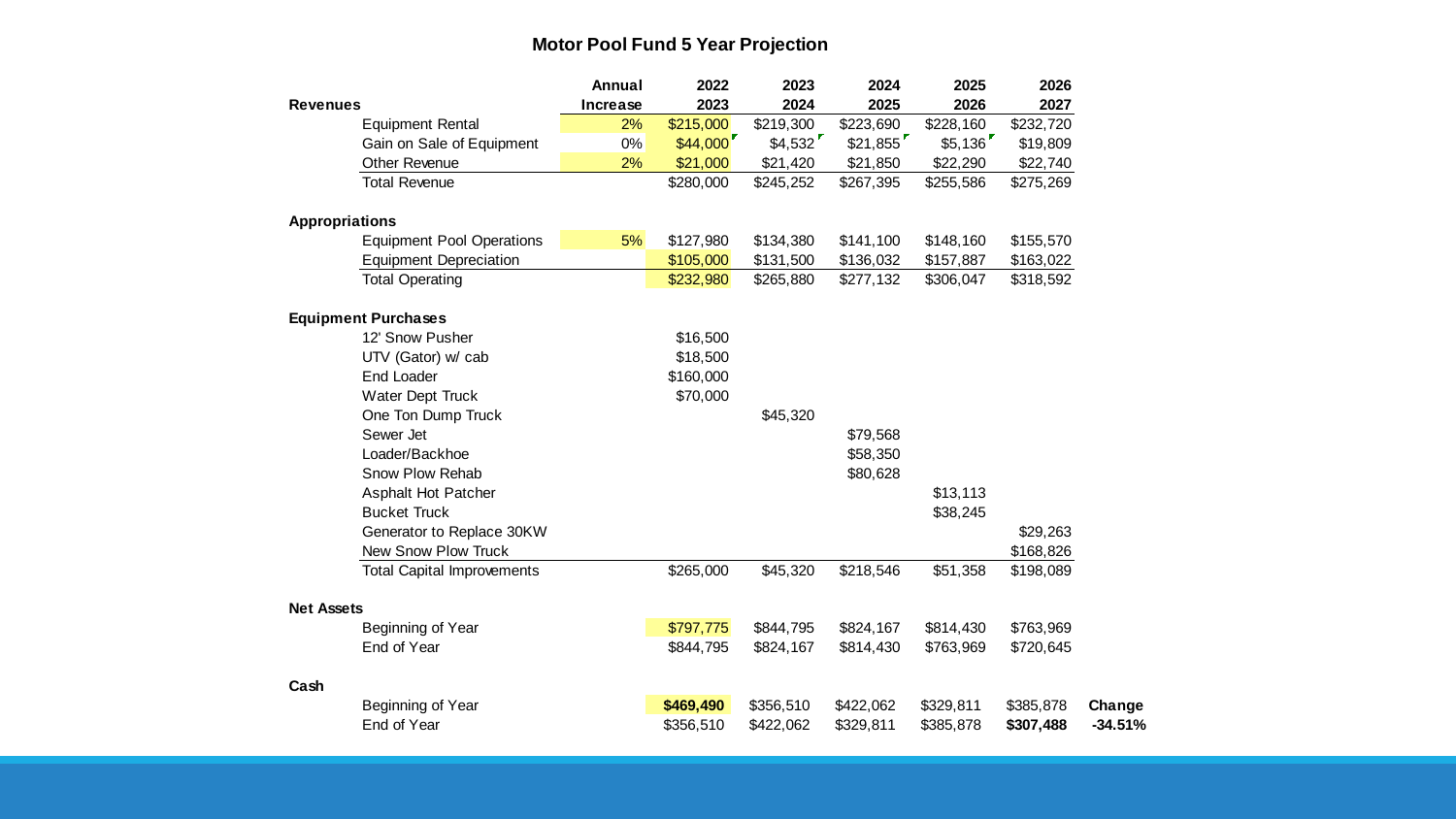# DDA/Main Street Fund

#### ESTIMATED REVENUES

| TAX INCREMENT FINANCING (0% TIF Capture) | \$<br>$\theta$         |                        |
|------------------------------------------|------------------------|------------------------|
| <b>STATE GRANTS</b>                      | \$<br>$\boldsymbol{0}$ |                        |
| <b>WORK PLAN REVENUES</b>                | \$<br>77,570           |                        |
| DONATIONS/CONTRIBUTIONS                  | \$<br>300              |                        |
| <b>OTHER REVENUE</b>                     | 270                    |                        |
| <b>TOTAL ESTIMATED REVENUES</b>          |                        | \$<br>78,140           |
| <b>APPROPRIATIONS</b>                    |                        |                        |
| DDA / MAIN STREET DISTRICT               | \$<br>352,885          |                        |
| <b>CAPITAL OUTLAY</b>                    | 86,415                 |                        |
| <b>TOTAL APPROPRIATIONS</b>              |                        | \$<br>439,300          |
|                                          |                        |                        |
| TRANSFERS IN & OTHER FINANCING SOURCES   |                        | \$<br>$\boldsymbol{0}$ |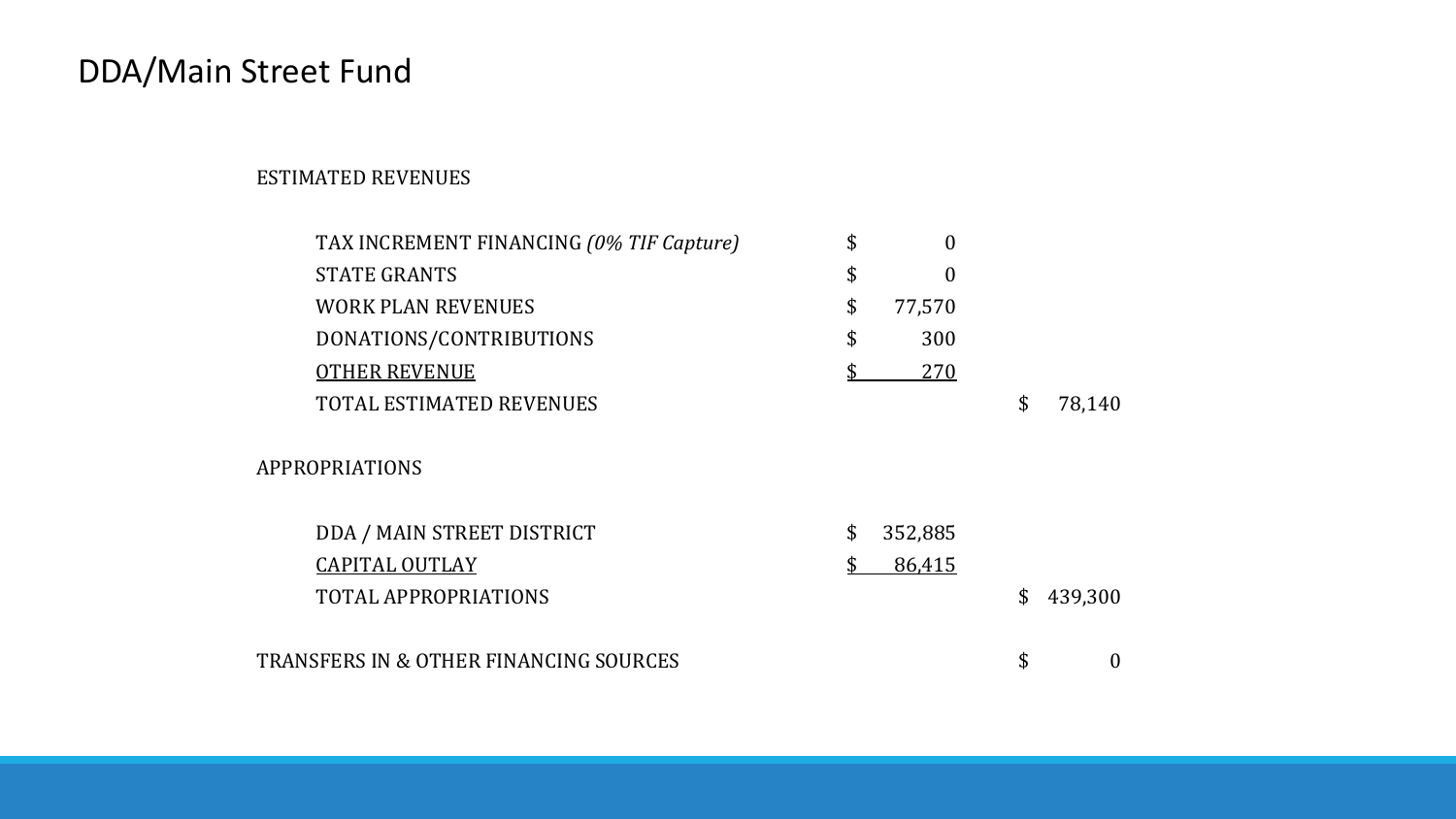# DDA/Main Street Fund

| EXCESS (DEFICIENCY) OF REVENUES                    |                      |              |  |
|----------------------------------------------------|----------------------|--------------|--|
| <b>OVER APPROPRIATIONS</b>                         |                      | (\$361,160)  |  |
|                                                    |                      |              |  |
| CASH BUDGET ADJUSTMENT TO CHANGE IN FUND BALANCE * |                      |              |  |
| INTERFUND LOAN (INCREASES A LIABILITY)             | \$<br>$\overline{0}$ |              |  |
| <b>CAPITAL OUTLAY (BECOMES AN ASSET)</b>           | 86,415               |              |  |
| NET ADJUSTMENT TO CHANGE IN FUND BALANCE           |                      | \$<br>86,415 |  |
|                                                    |                      |              |  |
| <b>CHANGE IN FUND BALANCE</b>                      |                      | (\$274,745)  |  |
|                                                    |                      |              |  |
| PROJECTED FUND BALANCE (DEFICIT) JULY 1, 2022      |                      | \$1,882,050  |  |
|                                                    |                      |              |  |
| PROJECTED FUND BALANCE (DEFICIT) JUNE 30, 2023     |                      | \$1,607,305  |  |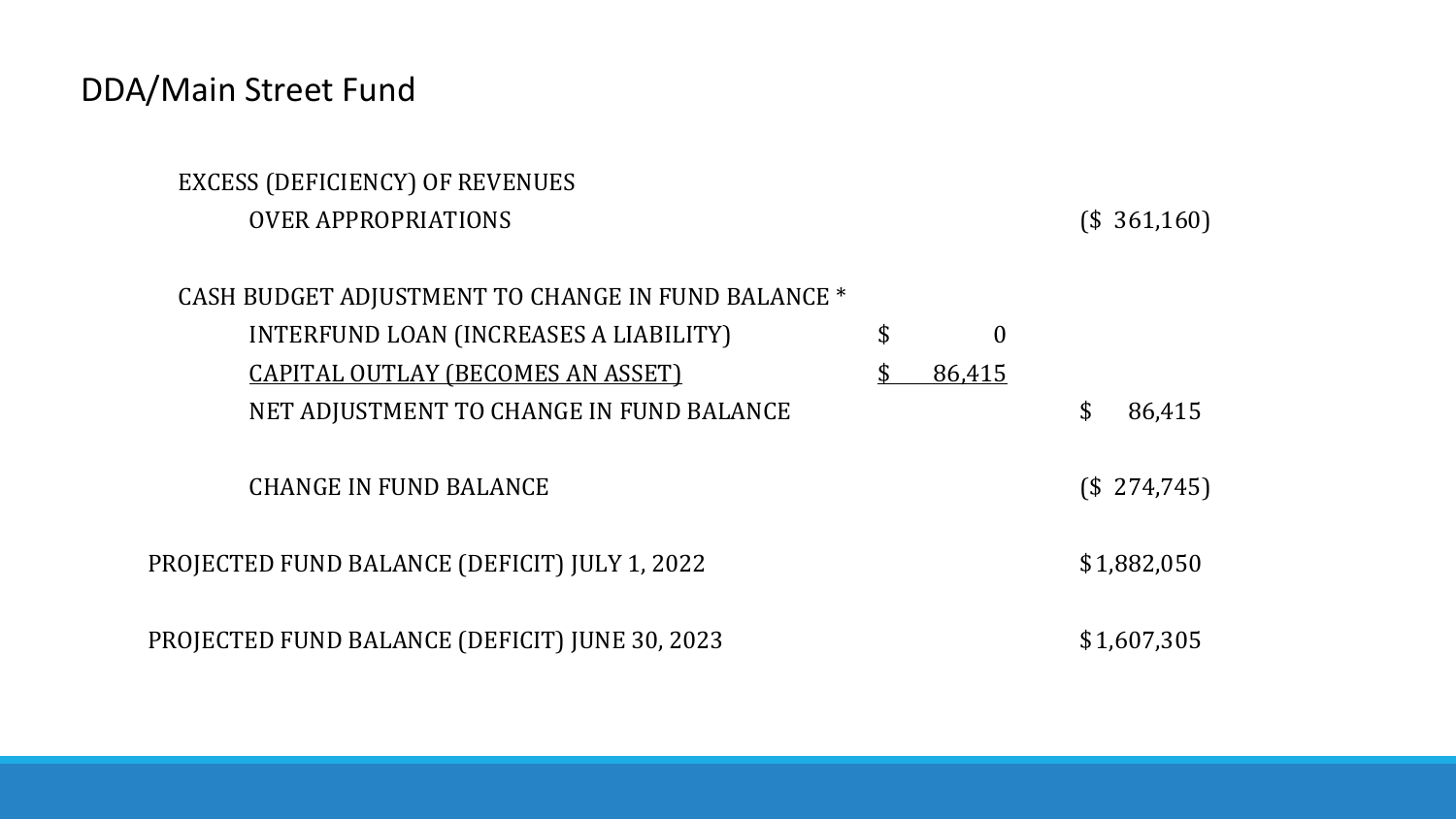### **Projected DDA Cash Flow and Changes to Fund Balance**

| 7/1/2021  | <b>EOY Cash &amp; Investments:</b>                                             | \$382,899     |
|-----------|--------------------------------------------------------------------------------|---------------|
|           | Plus current year net projected revenue to appropriations:                     | $-$158,045$   |
|           | Add back current year depreciation $+$ sale of bldg loss - a non-cash expense: | \$65,000      |
| 6/30/2022 | <b>Projected EOY Cash &amp; Investments:</b>                                   | \$289,854     |
|           | Plus net budgeted revenues to appropriations:                                  | $-$ \$361,160 |
|           | Add back budgeted depreciation - a non-cash expense:                           | \$73,000      |
| 6/30/2023 | <b>Projected EOY Cash &amp; Investments:</b>                                   | \$1,694       |

| 7/1/2021  | <b>Beginning of Year Net Assets</b>                                            | \$1,875,095   |
|-----------|--------------------------------------------------------------------------------|---------------|
|           | Plus current year net projected revenue to appropriations:                     | $-$158,045$   |
|           | Less current year loan revenue (increases a liability account)                 | \$0           |
|           | Add back current year loan principal payments (decreases a liability account): | \$0           |
|           | Add back current year capital improvement expense (becomes an asset):          | \$165,000     |
| 6/30/2022 | <b>Projected EOY Net Assets:</b>                                               | \$1,882,050   |
|           | Plus net budgeted revenues to appropriations:                                  | $-$ \$361,160 |
|           | Less budgeted loan revenue (increases a liability account):                    | \$0           |
|           | Add back loan principal payments (decreases a liability account):              | \$0           |
|           | Add back budgeted capital improvements:                                        | \$86,415      |
| 6/30/2023 | <b>EOY Net Assets:</b>                                                         | \$1,607,305   |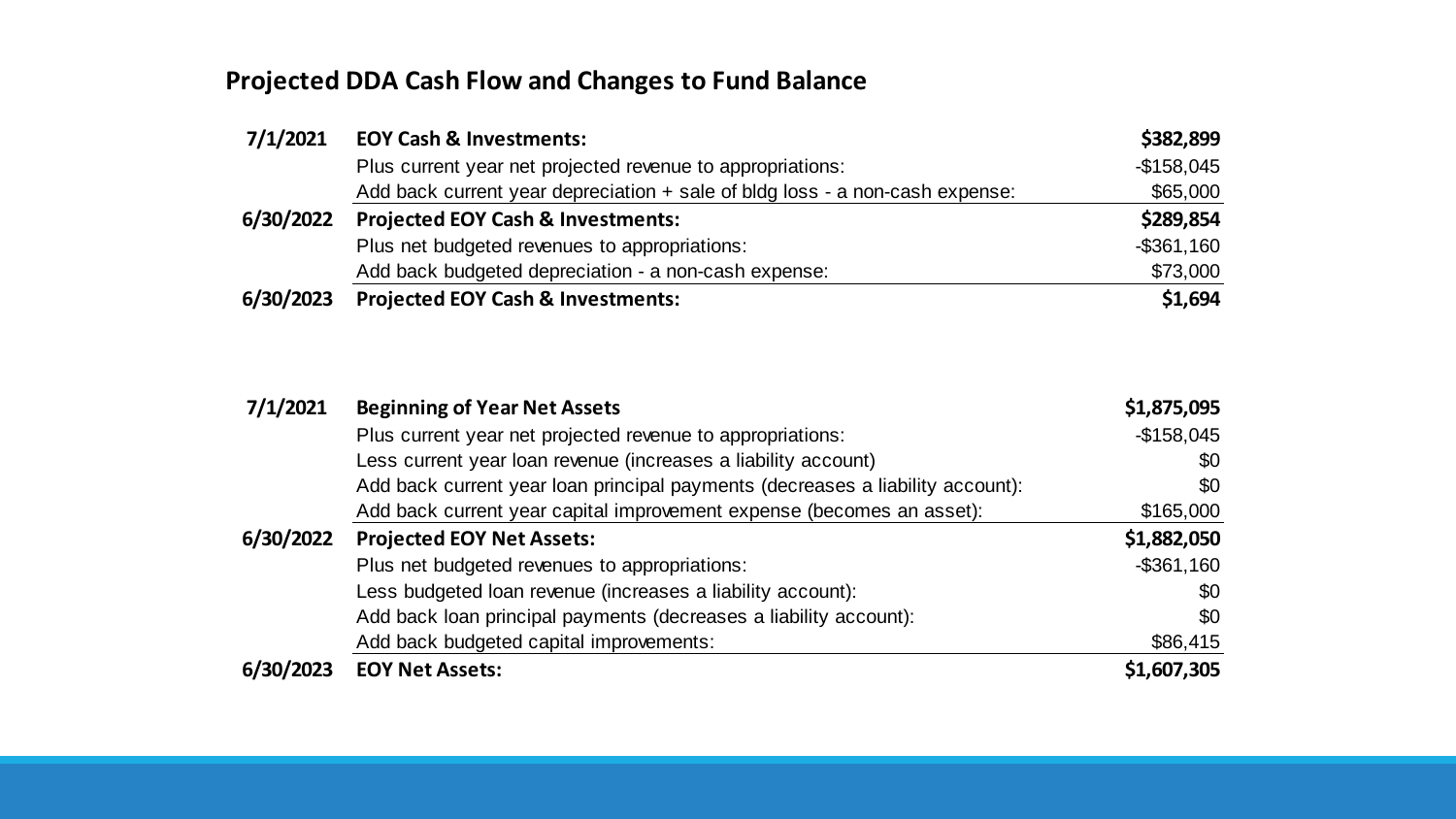## **EOY Cash Test**

| 7/1/2022 SOY Cash Projection:                                   | \$289,854 |
|-----------------------------------------------------------------|-----------|
| <b>New Operating Budget:</b>                                    | \$352,885 |
| <b>Sufficient Cash for 4 months until State Grant received:</b> | Yes       |
| <b>Number of Months of Operating Budget:</b>                    | 9.9       |
| 7/1/2023 SOY Cash Projection:                                   | \$1,694   |
| New Operating Budget: (Current year + 5 percent)                | \$370,529 |
| <b>Sufficient Cash for 4 months until State Grant received:</b> | <b>No</b> |
| <b>Number of Months of Operating Budget:</b>                    | 0.1       |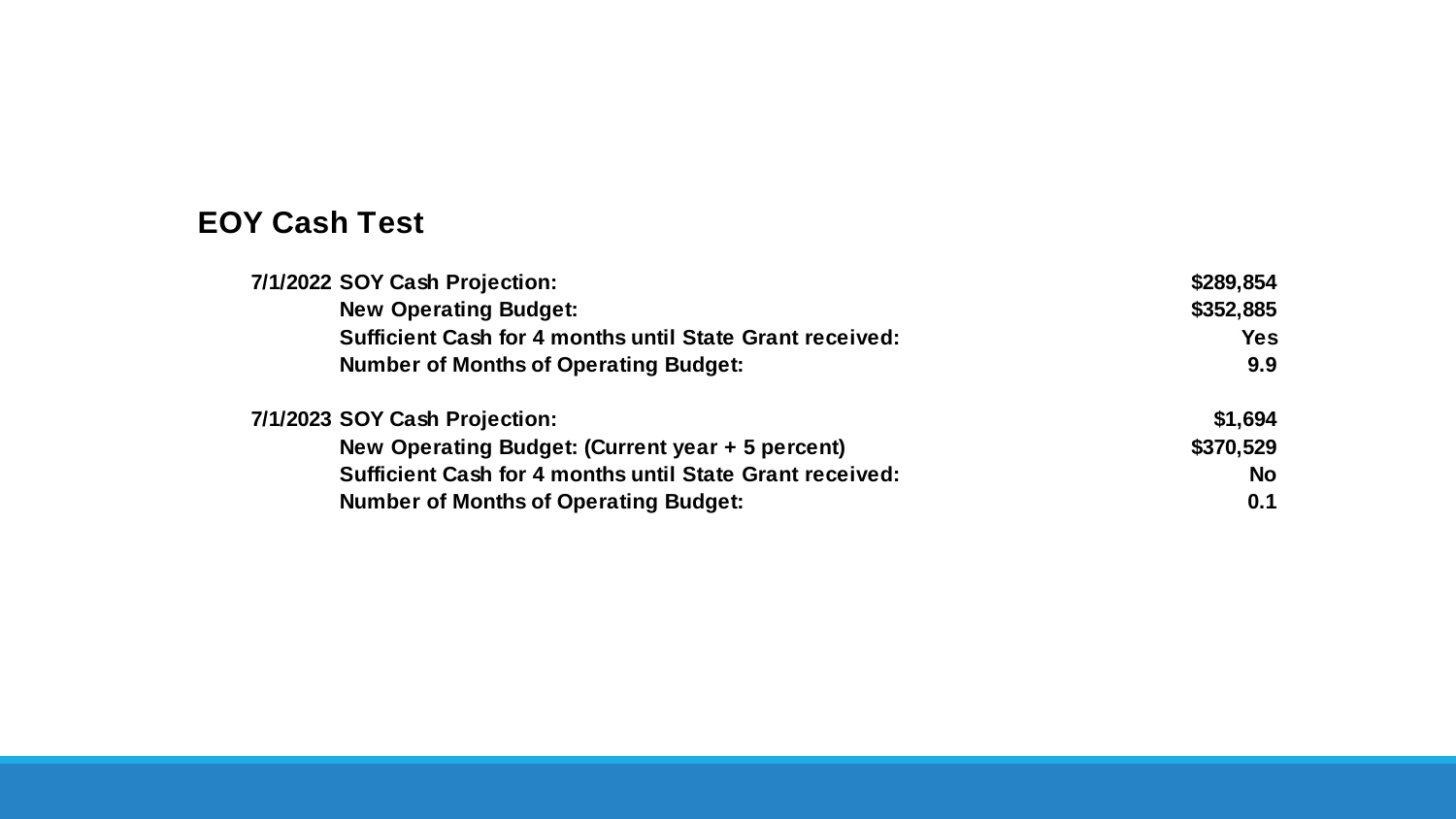# DDA/MS Key Points

Formal Main Street program to end June 30, 2022.

- DDA/MS 7/1/22 cash balance to be expended over the year on work plans and district maintenance. At year end the DDA to be dissolved and net assets formally revert or transfer to the City of Otsego.
- Main Street Manager remains employed until September 30, 2022 to transition committees to the supervision of City Hall staff. Unemployment benefits are budgeted for up to 20 weeks.
- Remaining brick paver areas are replaced with stamped concrete (\$40,000) using DPW labor and Landscaping Supplies (account 880.201)
- Trees (\$2,500) and shrubs (\$2,500) in project areas evaluated and replaced if near the end of their 15- 20 year life cycle (accounts 880.201 and 880.202)
- New covered lower maintenance trash receptacles (\$7,500) in the downtown area (880.203)
- Dumpster enclosures to be repaired (\$4,000) to last another 20 years, unless damaged.